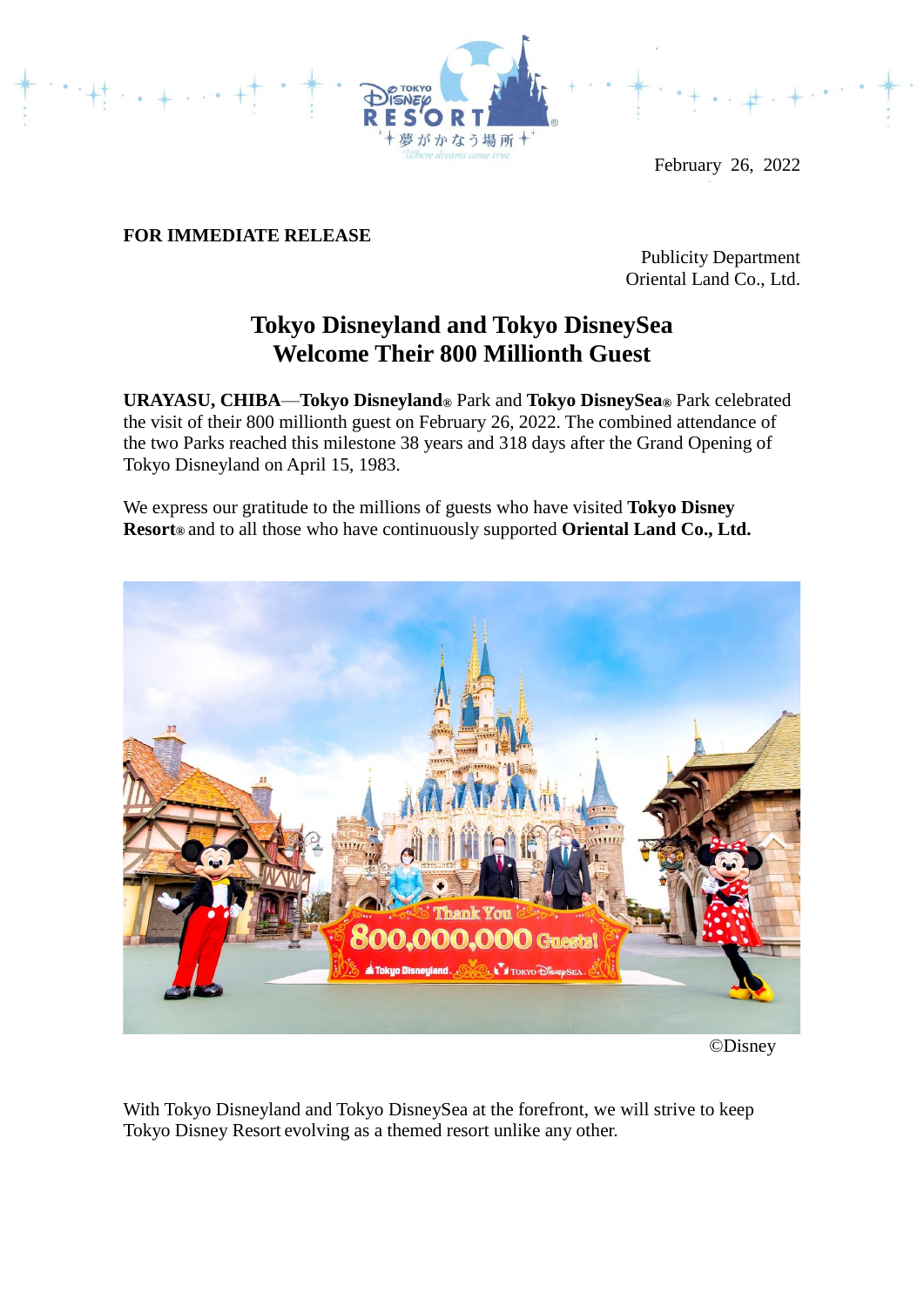## **ATTACHMENT**

## **Messages from Oriental Land Co., Ltd. and Walt Disney Attractions Japan, Ltd.**

Today, on February 26, 2022, I am grateful and happy to have welcomed our 800 millionth guest. I want to express my gratitude to the countless guests who have visited Tokyo Disney Resort, to the Walt Disney Company who is our important partner, to all those who have continuously supported Oriental Land Co., Ltd., and to the cast members who strive every day to bring happiness to our guests.

Beginning in 1983 with the Grand Opening of Tokyo Disneyland, and with the Grand Opening of Tokyo DisneySea in 2001, we have brought happiness to our guests for more than 38 years.

Tokyo Disney Resort will continue to evolve, with the opening of Tokyo Disney Resort Toy Story® Hotel this April, followed by the opening of "Fantasy Springs," the eighth themed port at Tokyo DisneySea.

Despite having to operate differently due to COVID-19, we will continue to deliver enjoyment for our guests.

We will continue our efforts at Tokyo Disney Resort to be a themed resort unlike any other, and hope that you look forward to visiting us.

Kenji Yoshida Representative Director, President and COO Oriental Land Co., Ltd.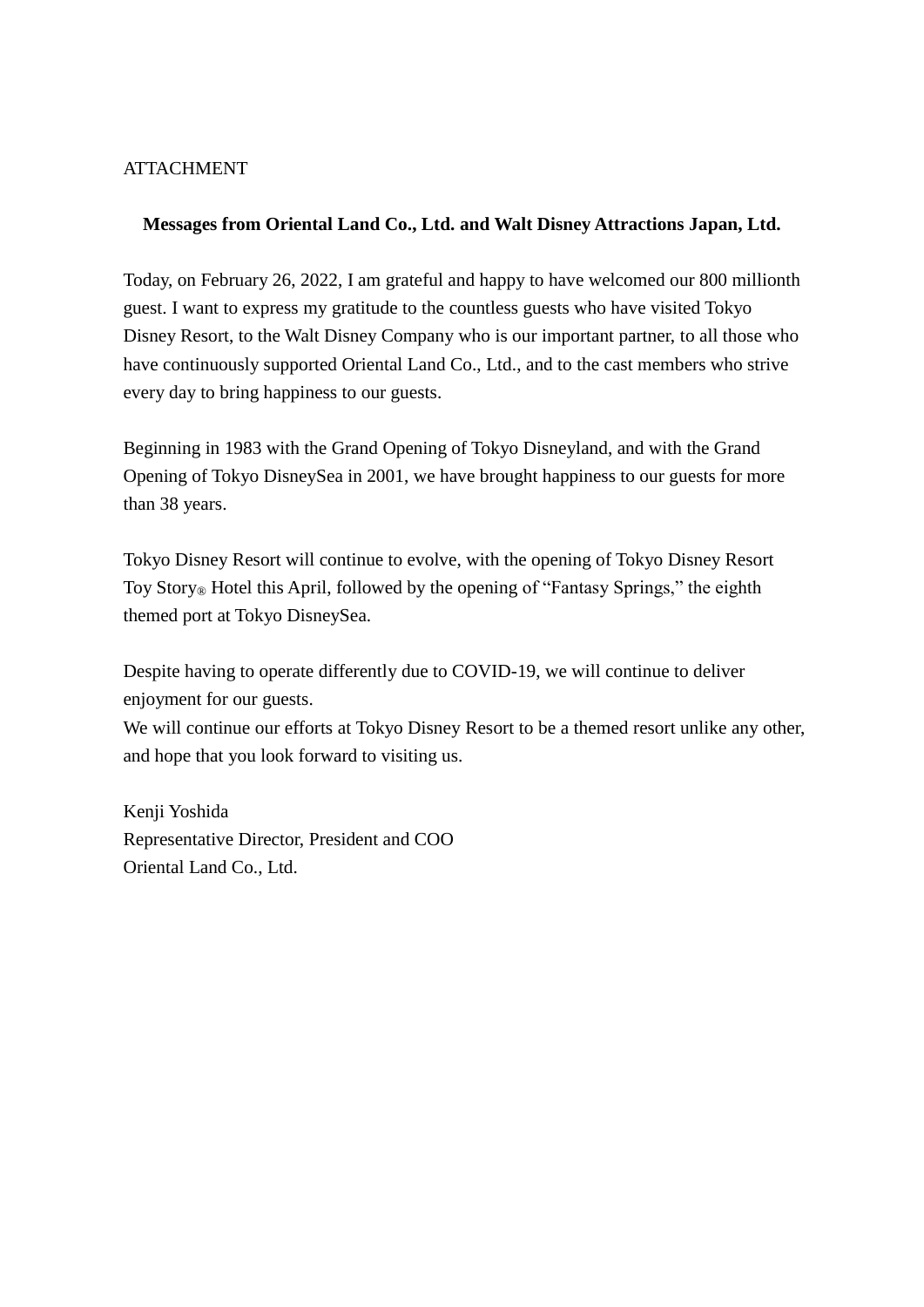On behalf of The Walt Disney Company, I'm thrilled to help celebrate this momentous occasion of Tokyo Disney Resort welcoming its 800 millionth guest. Thank you to our guests for making Tokyo Disney Resort part of your magical memories every day, thank you to our cast members for your hard work and dedication, and thank you to our colleagues at Oriental Land Company for almost 40 years of marvelous partnership.

George Gross Managing Director Walt Disney Attractions Japan, Ltd.

We are able to celebrate the 800 millionth guest milestone today because of the continuous support of our guests. Representing all cast members, I would like to thank you all from the bottom of my heart. We, as cast members, carry on the vision of Walt Disney as we continue striving to deliver magical moments to our guests and growing together with Tokyo Disney Resort, where dreams come true.

Mika Ogasawara 2022-2023 Tokyo Disney Resort Ambassador